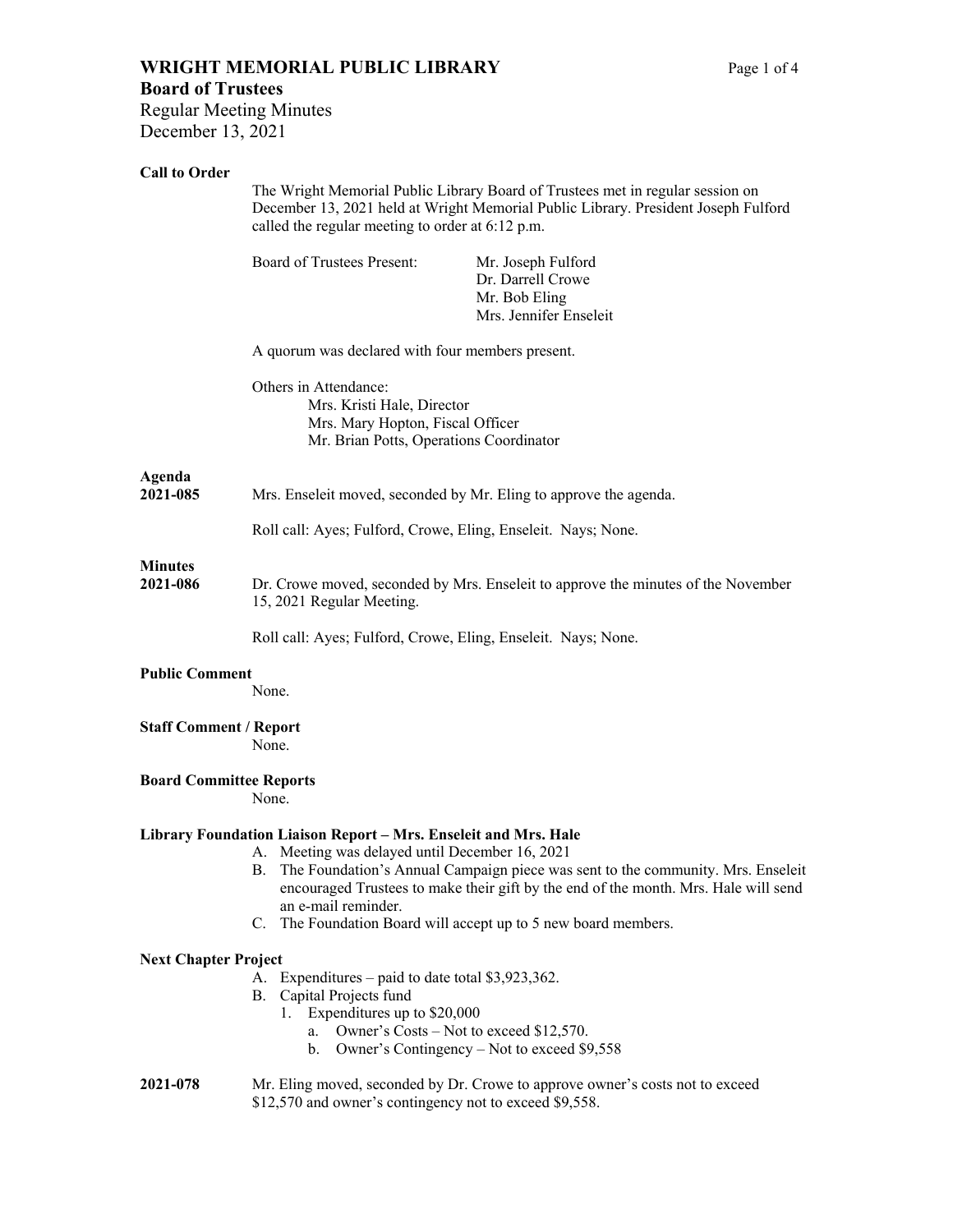# **WRIGHT MEMORIAL PUBLIC LIBRARY** Page 2 of 4

**Board of Trustees** 

Regular Meeting Minutes December 13, 2021

Roll call: Ayes; Fulford, Crowe, Eling, Enseleit. Nays; None.

- C. Project Update
	- 1. Mrs. Hopton reported, as of December 13, 2021, the total budget of \$5,088,919 though a number of costs are yet to be undetermined.
	- 2. The enlarged main level bathroom will not officially meet ADA standards because of construction constraints.
	- 3. Adjustments to the layout and lighting of the Shank Conference Room have been implemented.
	- 4. There have been delays in delivery of some of the new furniture.
	- 5. There is need for additional lighting in Adult Nonfiction area and east stairwell.
	- 6. Mrs. Hale is investigating costs of replacing the weathervane.
	- 7. The new outdoor learning area will be called the Children's Terrace.

### **Fiscal Officer's Report – Mrs. Hopton**

- A. Financial Report November 2021
- B. Contributions & Donations November 2021
- C. Amend Estimated Resources & Annual Appropriations Budget 2021
- **2021-088** Mrs. Enseleit moved, seconded by Dr. Crowe to approve the Financial Report, and Contributions & Donations for November 2021, and amend the Estimated Resources & Annual Appropriations Budget 2021.

Roll call: Ayes; Fulford, Crowe, Eling, Enseleit. Nays; None.

- D. Estimated Resources & Annual Appropriations Budget 2022.
- **2021-089** Dr. Crowe moved, seconded by Mrs. Enseleit approving the Estimated Resources & Annual Appropriations Budget 2022.

Roll call: Ayes; Fulford, Crowe, Eling, Enseleit. Nays; None.

#### **Director's Report – Mrs. Hale**

- A. Library Usage Report and Collection Statistics addendum
	- 1. The Institute for Museum and Library Science has requested more granular reporting of program statistics in 2022.
- B. Library Highlights addendum
	- 1. Numerous outdoor events had to be cancelled for poor weather.
- C. Updates
	- 1. Pandemic update COVID infections surged after Thanksgiving. One WMPL employee contracted COVID. WMPL continues to follow CDC recommendations.
	- 2. Staff One new shelver started this week, and posting for a substitute position is anticipated in January.
	- 3. Technology
		- a. The Holds Pickup Locker has been branded with a vinyl wrap.
	- 4. Collections, Services, & Programs
		- a. Libraries nationwide are facing increasing numbers of book challenges and threats to intellectual freedom. The Ohio Library Council recommends that libraries review policies on Collection Development, Meeting Room Use, Program Policy Statement, and displays. WMPL will work on policy updates in 2022.
	- 5. Community Engagement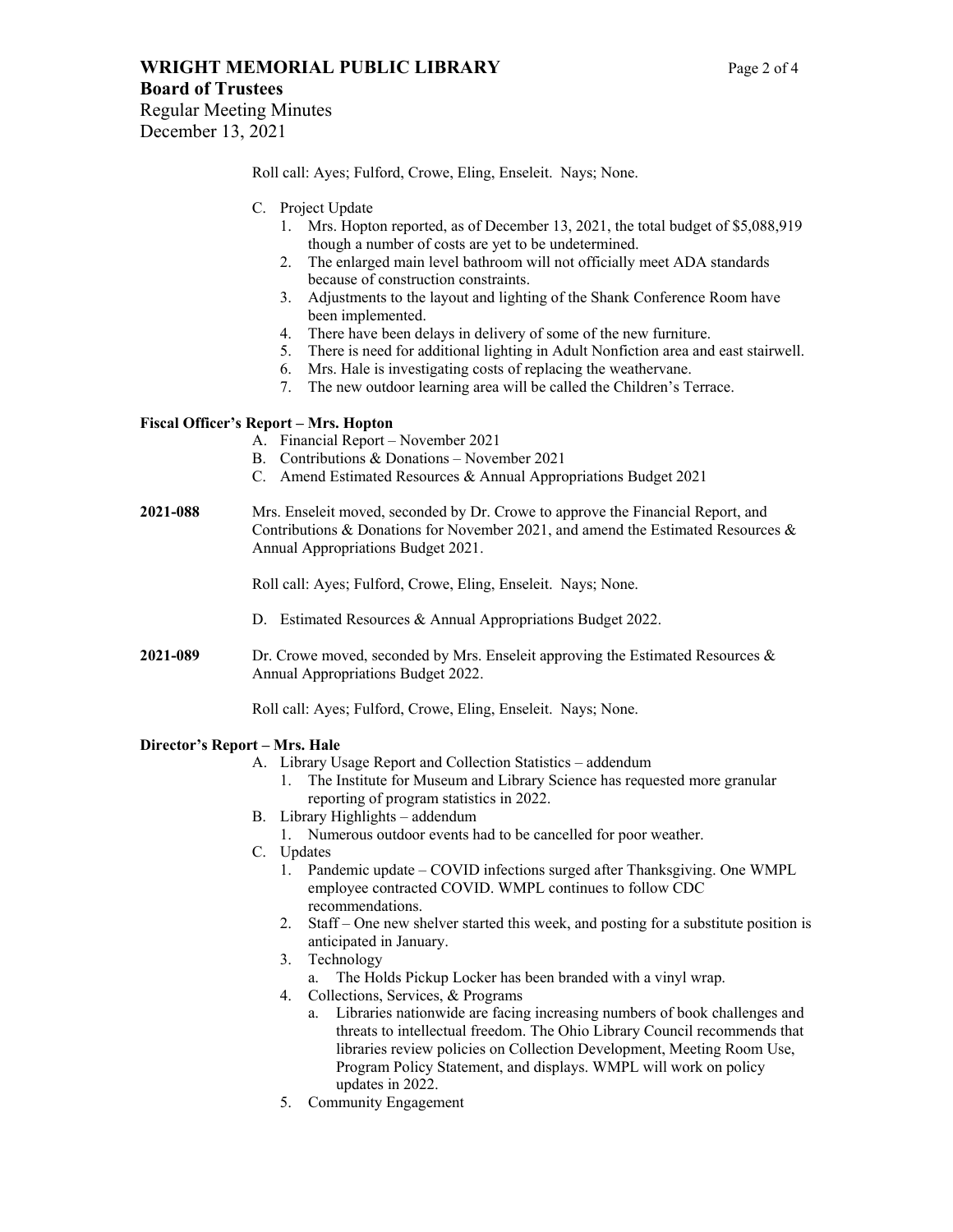## **WRIGHT MEMORIAL PUBLIC LIBRARY** Page 3 of 4

#### **Board of Trustees**

Regular Meeting Minutes December 13, 2021

- a. The American Library Association arranged for professional photography at WMPL as a case study for the Libraries Transforming Communities grant project on sustainable home gardening.
- 6. Other Updates
	- a. The OIC is developing a strategic plan, and they will issue a statement regarding white supremacist stickers that were posted on traffic signs/posts along Shroyer Rd. last week.
	- b. Mrs. Hale and staff visited Sinclair College to look at a few educational exhibits that might be appropriate for WMPL.
- 7.Community Involvement
	- a. Rotary Meetings, 11/19, 12/3.

#### **New Business**

- A. Major Expenditures Exceeding \$10,000
	- 1. State Library of Ohio, Ohio Digital Library Agreement OverDrive, Inc. (Digital Content Consortium Collection MOU - \$11,779)
	- 2. Marketing Agreement Great Stories (2022 \$18,000)
	- 3. Booking & Printing Management Software & Hardware Agreement TBS (\$6,078/year for 5 year term)
	- 4. Copier & Printer Lease Agreement Woodhull (\$6,040/year for 5 year term)
	- 5. Security & Fire Alarm Monitoring Agreement ADT (\$2,616/year for 5 year term)
- **2021-090** Mr. Eling moved, seconded by Mrs. Enseleit to approve agreement for the State Library of Ohio – Ohio Digital Library with OverDrive, Marketing with Great Stories, Booking & Printing Management Software & Hardware with TBS, Copier & Lease with Woodhull, and Security & Fire Alarm Monitoring with ADT.

Roll call: Ayes; Fulford, Crowe, Eling, Enseleit. Nays; None.

#### **Action Items**

#### **Prior Meeting:**

- A. Book Recommendations Mrs. Stanley (open)
- B. Pay Band Analysis Mrs. Hale & Mrs. Hopton

#### **Current Meeting:**

- A. Template for Trustee Bios for Website Mrs. Hale
- B. Guidelines from OLC and ALA to Trustees Mrs. Hale

#### **Executive Session**

- **2021-091** Mrs. Enseleit moved, seconded by Dr. Crowe to enter into Executive Session at 7:33 p.m. to consider the appointment, employment, dismissal, discipline, promotion, demotion, or compensation of a public employee or official, or the investigation of charges or complaints against a public employee, official, licensee, or regulated individual, unless the public employee, official, licensee, or regulated individual requests a public hearing. Roll call: Ayes; Fulford, Crowe, Eling, Enseleit. Nays; None.
- **2021-084** Mrs. Enseleit moved, seconded by Mr. Eling to exit Executive Session and reconvene to Regular Session at 7:43 p.m.